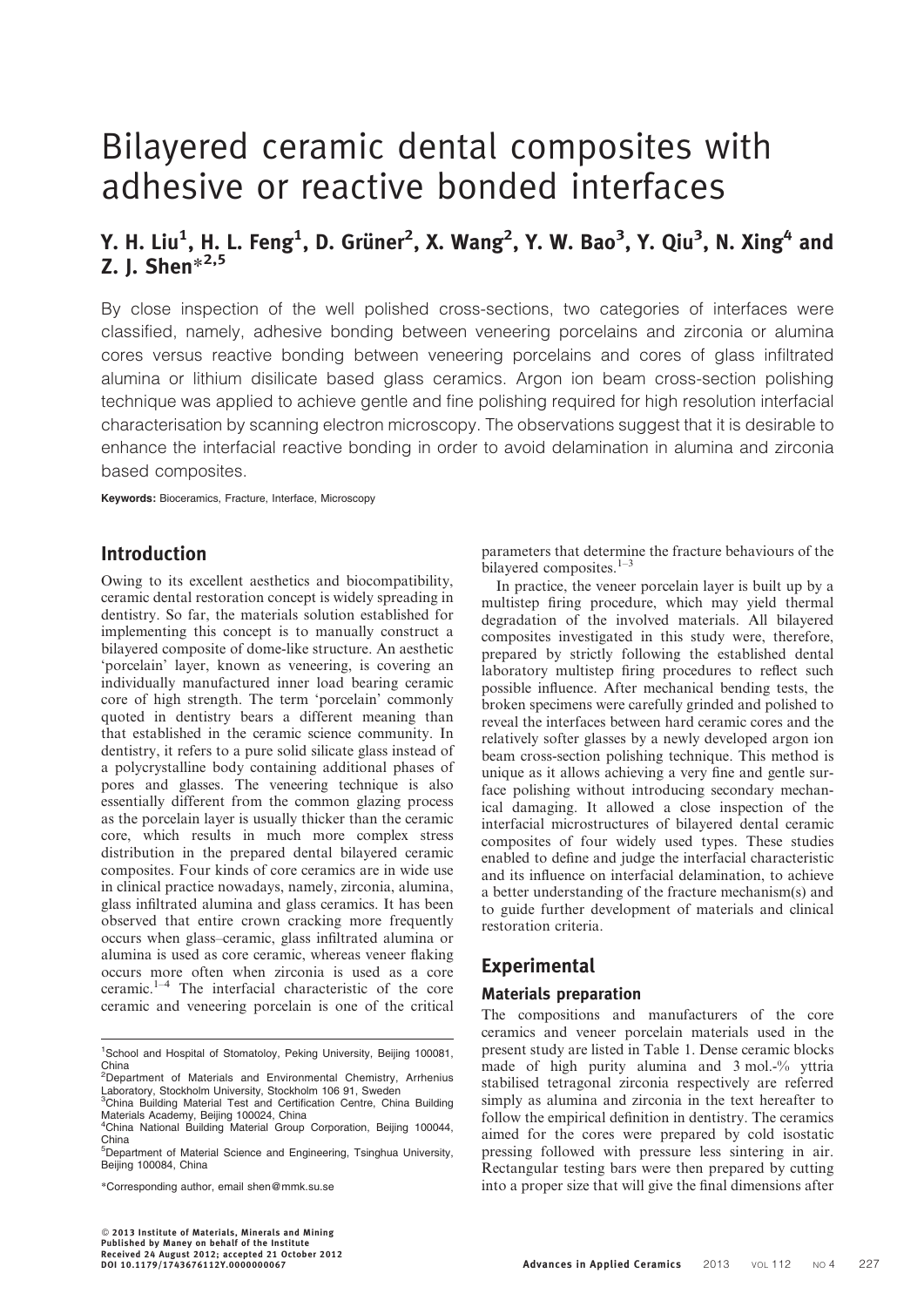|                                                 | Core                            |                                                                                                                                                                   | Porcelain            |                                                                                                                                                                                                                                                                                                                                                                                                                 |                          |                  |
|-------------------------------------------------|---------------------------------|-------------------------------------------------------------------------------------------------------------------------------------------------------------------|----------------------|-----------------------------------------------------------------------------------------------------------------------------------------------------------------------------------------------------------------------------------------------------------------------------------------------------------------------------------------------------------------------------------------------------------------|--------------------------|------------------|
| Bilayered specimen                              | Trading mark                    | Main composition*                                                                                                                                                 | Trading mark         | Main composition*                                                                                                                                                                                                                                                                                                                                                                                               | strength*/MPa<br>Bending | Manufacturer     |
| Zirconia/porcelain                              |                                 | ZrO <sub>2</sub> , Y <sub>2</sub> O <sub>3</sub>                                                                                                                  | Rondo Zirconia       |                                                                                                                                                                                                                                                                                                                                                                                                                 | 120                      | Nobel Biocare    |
| Alumina/porcelain                               |                                 | $Al_2O_3$                                                                                                                                                         | Rondo Alumina        |                                                                                                                                                                                                                                                                                                                                                                                                                 | 120                      | Nobel Biocare    |
| Glass infiltrated alumina/porcelain             | In-Ceram                        | Al <sub>2</sub> O <sub>3</sub> , SiO <sub>2</sub> , B <sub>2</sub> O <sub>3</sub> ,<br>TiO <sub>2</sub> , La <sub>2</sub> O <sub>3</sub> , CeO <sub>2</sub> , CaO | Vitadur Alpha        |                                                                                                                                                                                                                                                                                                                                                                                                                 | 84                       | Vita Zahnfabrik, |
| Glass ceramic/porcelain                         | Empress <sub>2</sub><br>Alumina | $SiO_2$ , $Al_2O_3$ , $La_2O_3$ , MgO, ZnO, K <sub>2</sub> O, Li <sub>2</sub> O, P <sub>2</sub> O <sub>5</sub>                                                    | IPS Empress 2 Veneer | SiO <sub>3</sub> , Al2O <sub>3</sub> , CaO, K <sub>2</sub> O,<br>B <sub>2</sub> O <sub>3</sub> , Na2O, Y <sub>2</sub> O <sub>3</sub> , Zr <sub>2</sub> O<br>SiO <sub>2</sub> , Al2O <sub>3</sub> , CaO, K <sub>2</sub> O,<br>B <sub>2</sub> O <sub>3</sub> , Na2O, Na2O, K <sub>2</sub> O,<br>CaO, B2O <sub>3</sub> , Na2O, K2O,<br>SiO <sub>2</sub> , Al2O <sub>3</sub> , P2O <sub>5</sub> , K2O,<br>Na2O, CaO | 8                        | Ivoclar Vivadent |
| *According to the manufacturer's specification. |                                 |                                                                                                                                                                   |                      |                                                                                                                                                                                                                                                                                                                                                                                                                 |                          |                  |

gentle double side fine grinding. Test bars of glass infiltrated alumina were prepared by cutting porous aluminium blanks to right dimensions followed by infiltrating with a lanthanum aluminosilicate glass at  $1140^{\circ}$ C for 40 min. Finally, the test bars of a glass ceramic with lithium disilicate as major crystalline phase (referred simply as glass ceramic) were hot pressed at  $920^{\circ}$ C under 5 bar compressive air pressure according to the manufacturer's recommendation. The final dimension of the prepared core specimens is 20 mm in length, 4 mm in width and  $1.2$  mm in height.

Rectangular bilayered specimens with the four kinds of core materials were fabricated by veneering the recommended porcelains for each material onto the prepared core testing bars to achieve a core to veneer thickness ratio of 1  $(R=1)$  (Table 1). The final dimension of bilayer test bars is therefore 20 mm in length, 4 mm in width and 2?4 mm in height. Before veneering, the surfaces of the core ceramic bars were finished by sandblasting with  $25 \mu m$  aluminium oxide abrasive at 0.4 MPa of pressure at a distance of  $\sim$ 10 cm. The samples were faced to the sand beam with an angle of  $45^\circ$  with sandblasting time of  $\sim$ 1 min. It is worthwhile to mention that sandblasting may influence the mechanical performances of core ceramics. Based on previous studies, sandblasting reduced the strengths of sandblasted specimens in general due to the formation of surface sandblast flaws.<sup>5</sup> In the case of zirconia, sandblasting induced tetragonal to monoclinic phase transformation and a compressive stress on the surface due to the volume expansion associated with such a phase transformation.<sup>6</sup> In this study, sandblasting was adopted to reflect the possible influence on mechanical properties of each processing step involved in the clinical routine veneering process. We prepared all individual bilayered specimens strictly according to the dental laboratory procedures currently used worldwide, which were specially developed for making all ceramic crowns with multistep firing, interposed by rapid heating and cooling. During the first firing cycle, a veneer layer with approximate target thickness was built up and fired. In order to achieve the right dimensions, at least one more correction firing cycle was then conducted to compensate for the sintering shrinkage of veneer layer.

#### Three-point bending test

The specimens for bending test were fine ground on both surfaces with a two-step procedure using diamond discs composed of  $30-40$  and  $15-20$  µm diamond particles respectively. The cross-sectional dimension of each beam was carefully measured by a micrometer. Ten specimens of each group of composites were tested according ISO 6872:1995(E) for dental ceramics by three-point bending test using universal test machine (CMT5105, Sansi. Co., China) with a testing bar span of 15 mm. The load was applied at the centre of the veneer surface with a crosshead speed of 0.5 mm min<sup>-1</sup>.

#### Microstructure characterisation and energy dispersive X-ray spectroscopy analyses

After the bending test, broken pieces of bilayer specimens were collected and studied with an optical microscope (Motic k400; Preiser Scientific, Louisville, KY, USA) to examine the features of the fracture surface. The high resolution fractography investigations were carried out using a field emission scanning electron

Table 1 Core and veneer ceramics used for preparing bilayered composites in this study

Table 1 Core and veneer ceramics used for preparing bilayered composites in this study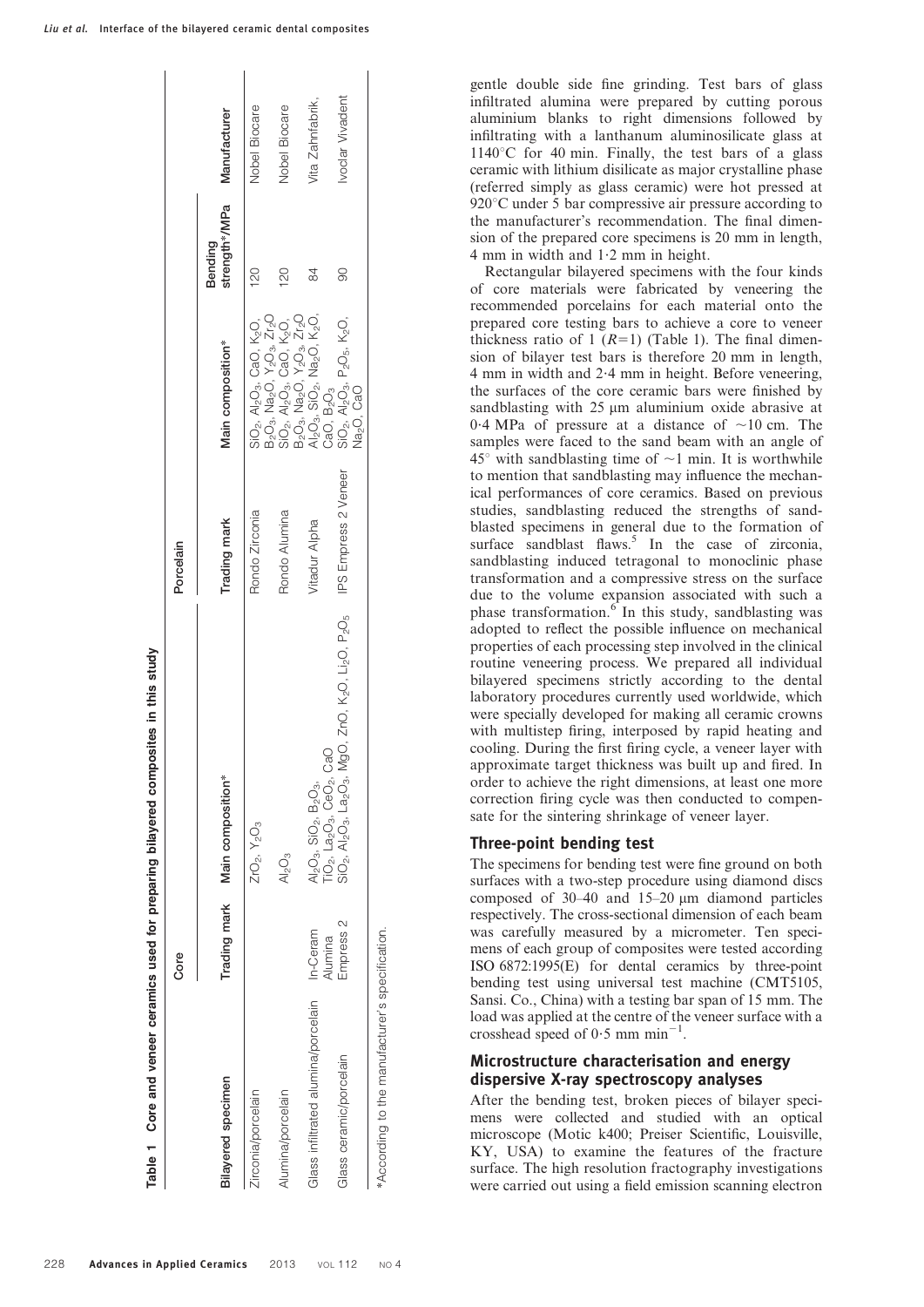microscope (SEM; JEOL JSM-7000F; Jeol Ltd, Tokyo, Japan). For further investigation of the interfacial characteristic and the compositional variations across the interface between core and veneer layer by SEM/ energy dispersive X-ray spectroscopy (EDS), one test bar of each of group of bilayer specimens was selected for cross-section polishing using a newly developed argon ion beam polishing apparatus (SM-09010 crosssection polisher; Jeol Ltd, Tokyo, Japan).<sup>7,8</sup> A precut sample imbedded in resin with mechanically polished surfaces is covered with a shield plate, which stops half of the Ar ion beam. Only an  $\sim$ 75 µm wide part of the sample protrudes from the cover. This part is slowly milled by the ion beam, leaving behind a well polished surface at the position of the edge of the shielding plate. At this position, the incidence of Ar ions is parallel to the surface. The ion milling operated at  $5 \frac{\text{kV}}{90}$   $\mu$ A, and the polishing time was set to 15 h. By this way of polishing, the possible surface damages often introduced by conventional mechanical polishing are minimised. It also enables to achieve a finely polished flat section of several tens of thousands square micrometres even when layered composites with two not well coherent layers having very different properties like toughness, hardness and stiffness are polished. For investigating the possible phase change occurring during the veneering process, one core and bilayer beam each in the groups Empress 2 and In-Ceram alumina were analysed after veneering by X-ray diffraction (XRD) phase analysis (X'Pert PRO; PANalytical B.V., The Netherlands). Specimen surfaces were scanned with Cu  $K_{\alpha 1}$  X-ray from 20–80° 20 degrees with a step size of  $0.026^{\circ}$ .

## Results

#### Flexure strength and fractography

The three-point bending test results for each group of bilayered composite specimens are summarised in Table 2. The mean flexural strength of the four core materials are very different, with the bending strength reducing in the order of zirconia.>>alumina.>glass infiltrated alumina>>lass ceramics. Thus, zirconia demonstrates a much higher mean flexural strength than the other three core materials. The mean strength of all composites is significantly lower than the pure core ceramics, but the same tendency for the strength order remains for the bilayered composites. It may be noted that the zirconia/porcelain composite is still even stronger than the other three pure core materials. However, no significant strength differences were found among the other three weaker composites, i.e. bilayered composites

with glass ceramic, glass infiltrated alumina or alumina as core material.

The specimens gave two major fracture pieces after the three-point bending test and with the fracture origin always located at the surface with the most tensile stress concentration. This point is located at the test bar lower surface opposite to the load piston and in the middle between the two support cylinders. Two types of fracture features with distinctly different crack propagation trajectories were observed. Namely, either an initial interfacial delamination between the core and veneering ceramic or a direct bar fracture accompanied without or only with very limited interfacial delamination. It is notable that interfacial delamination occurred in all zirconia composite specimens, whereas it never appears in the glass ceramic or the glass infiltrated alumina based composites. Finally, a very limited interfacial delamination occurs in alumina composites, and the major fracture mechanism is still a crack path straight through the test bar.

The fractography analyses were carried out on fracture surfaces of the four core ceramics by SEM observations of fractured bars. The following general features were revealed, as also illustrated in Fig. 1:

- (i) zirconia core ceramic consists of densely sintered fine grains of  $0.2{\text -}0.5$  µm size with some occasionally occurring very small voids in nanometre scale. Both intergranular and transgranular fractures take place during crack propagation. This is seen on the fracture surface where parts of the grains reveal straight edges and shiny surfaces, whereas uneven grain surfaces appear on the other part of grains (Fig.  $1a$ )
- (ii) alumina core ceramic consists of larger grains, but still of size  $2-10 \mu m$ , which are densely sintered. Submicrometre sized voids are observed by SEM to be entrapped inside the grains. Intergranular fracture is clearly dominating in this case, as seen in Fig. 1b
- (iii) the glass infiltrated alumina core demonstrated an apparent composite microstructure. Image (SEM) taken by backscattered electron mode illustrates a microstructure comprising darker alumina grains with bimodal size distribution  $(2-10 \mu m)$  and an intergranular lanthanum enriched phase with a lighter grey contrast (see Fig. 1c). Well faceted alumina grains are clearly distinguishable, indicating that intergranular fracture is dominating
- (iv) glass ceramic core based on lithium disilicate reveals a fracture surface dominating by transgranular cracks propagating through elongated

|  | Table 2 Summary of three-point bending test results of core ceramics and bilayered composites |  |  |  |  |  |  |  |  |  |
|--|-----------------------------------------------------------------------------------------------|--|--|--|--|--|--|--|--|--|
|--|-----------------------------------------------------------------------------------------------|--|--|--|--|--|--|--|--|--|

|                                     |                  |      |           |           | 95% confidence interval |      |      |
|-------------------------------------|------------------|------|-----------|-----------|-------------------------|------|------|
| Group                               | Mean*/MPa        | SD   | <b>SE</b> | Lower     | Upper                   | Min. | Max. |
| Zirconia                            | 1102             | 45.7 | 18.6      | 1053.9    | 1149.8                  | 1056 | 1171 |
| Alumina                             | 514              | 20.4 | 7.7       | 494.7     | 532.5                   | 490  | 543  |
| Glass infiltrated alumina           | 444              | 17.8 | 8·0       | 422.1     | 466.4                   | 413  | 458  |
| Glass ceramic                       | 191 <sup>a</sup> | 19.5 | 8·0       | $170-1$   | 211.0                   | 168  | 210  |
| Zirconia/porcelain                  | 605              | 31.0 | 12.6      | 572.5     | 637.5                   | 570  | 645  |
| Alumina/porcelain                   | $171^{a,b}$      | 14.2 | 5.3       | $158 - 1$ | 184.3                   | 149  | 182  |
| Glass infiltrated alumina/porcelain | 155 <sup>b</sup> | 8·1  | 3.3       | $146 - 7$ | $163 - 7$               | 145  | 164  |
| Glass ceramic/porcelain             | 148 <sup>b</sup> | 21.0 | 8·6       | 125.6     | 169.8                   | 122  | 173  |

\*The values indicated with same letter (a or b) have no statistical difference  $(p>0.05)$ .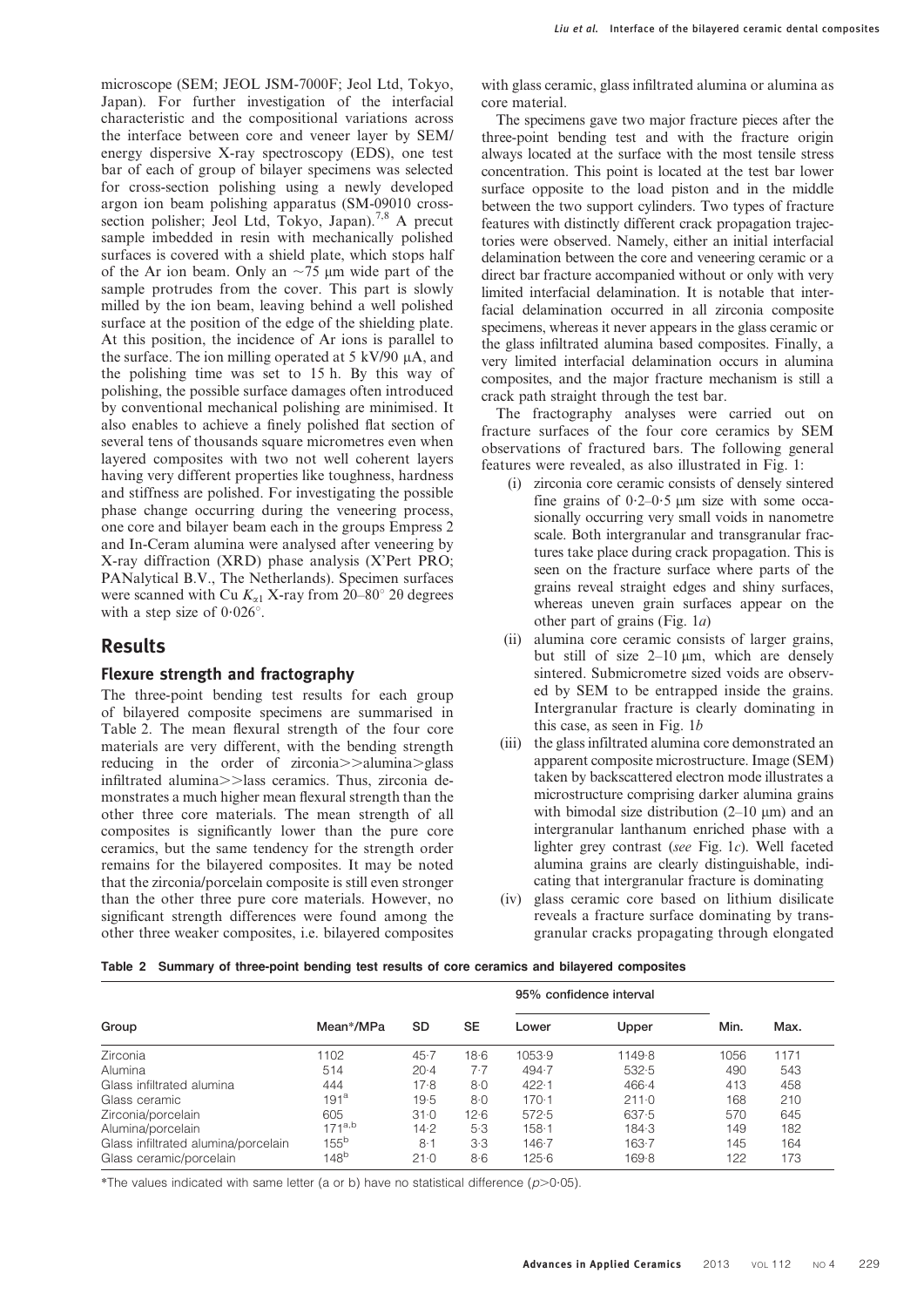

1 Scanning electron microscopy fractography of pure core ceramics of a zirconia, b alumina, c glass infiltrated alumina composite (In-Ceram Al) and d glass ceramics (Empress 2)

lithium disilicate grains of  $5-6 \mu m$ , as seen in Fig. 1d.

#### Interfacial characteristics

Owing to severe interfacial delamination of the zirconia based composites during the bending test, it is difficult to observe the true interface microstructure from fragments of the flaking and fractured test bars. Therefore, the technique using the gentle argon ion beam section polishing was crucial for this purpose. On such well polished cross-sections, the presence of large voids and other types of micrometre sized microstructural defects on the porcelain side of the interface of zirconia composites were disclosed by the SEM investigation (see Fig. 2a). Similar defects were not found on the interface of alumina based composites where alumina is coherently bonded to the porcelain except for the observation of small microcracks in the alumina ceramic. The microcrack zone has a thickness of about one grain immediately below the interface, and the microcracks are mainly oriented parallel to the interface direction (see Fig. 2b). When the glass infiltrated alumina is used as core material, backscattered electron SEM images of well polished cross-sections revealed the segregation of a lanthanum enriched crystalline phase into the core material in a thin zone of about  $1-2 \mu m$  thickness at the interface (see Fig. 2c). In addition, stress fringes are observed inside the veneer porcelain perpendicular and close to the interface on a fractured surface, indicating a high level of thermal mismatch between core ceramic and veneer porcelain. Finally, in case of bilayered composites with glass ceramic as the core material, no obvious stress fringes are noticed inside the veneer porcelain on the fracture surfaces, revealing the absence or only a very

small thermal mismatch between the core material and veneer porcelain. As shown in Fig. 2d, a diffusion zone  $\sim$ 5  $\mu$ m thick into the porcelain at the interface is observed on well polished cross-sections, in which tiny crystals formed during the veneering process.

#### Chemical composition changes across interfaces

The EDS analyses results revealing the chemical composition changes across the interfaces are summarised in Fig. 3. The following general tendencies are observed:

- (i) a distinct biphasic interface was found in bilayered composites when zirconia and alumina are used as the core ceramics; neither any transdiffusion of the constitutional elements across the interfaces nor any additional compound formed at the interface zone was observed
- (ii) for the bilayered composites based on glass infiltrated alumina, a diffusion of lanthanum is detected in a thin zone, about  $1-2$  µm thick, into the core material at the interface. This is also confirmed by the segregated lanthanum enriched crystals observed by backscattered electron SEM at the interface as reported above. A gradual decrease in silicon content or a gradual increase in the aluminium content is detected in a  $\sim$  5 µm thick zone in the porcelain side of the interface towards the core
- (iii) when glass ceramic is used as the core material, a gradual decrease in K, Na and Al was detected in a zone of  $\sim$  5 µm thick in the porcelain close to the interface towards the core in which the enrichment of P and the deficiency of Si were noticed.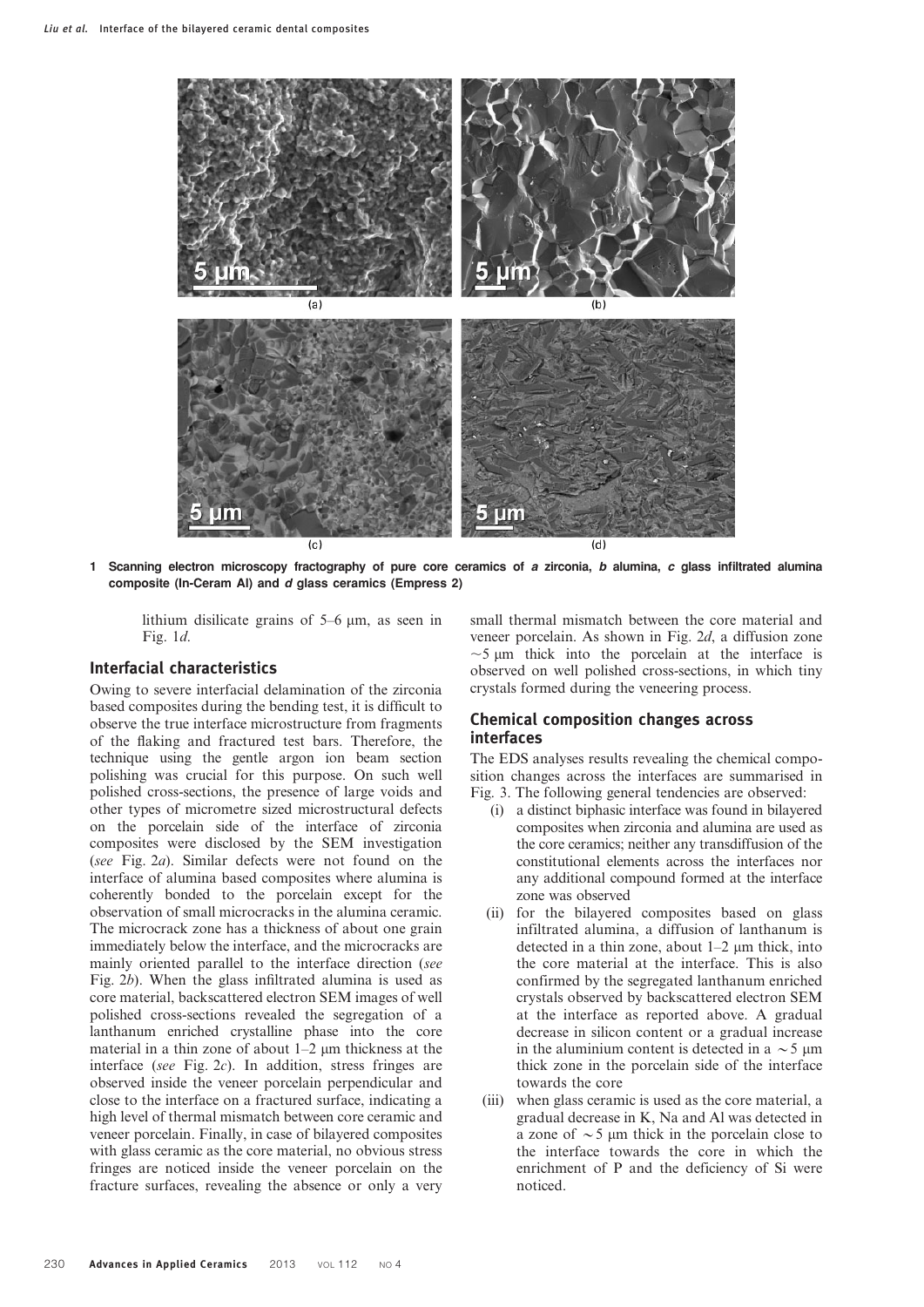

2 Images (SEM) of interface areas of polished cross-sections of bilayered composite samples with core made of a zirconia, b alumina, c glass infiltrated alumina composite and d glass ceramics

X-ray diffraction analyses confirm that the glass infiltrated alumina and glass ceramic cores consist of alumina and lithium disilicate as the major crystalline phase respectively. By closely comparing the XRD diagrams, in both cases, no phase change was observed to take place during the veneering process.

### **Discussion**

#### Adhesive versus reactive bonding

It is the overall impression that the interfacial coherence between the core ceramics and veneer porcelain changes in the order of zirconia<alumina<glass infiltrated alumina<glass ceramics. Accordingly, the interfacial coherence can be classified into two categories, namely, adhesive interface and reactive interface. The fact that no transdiffusion of the constitutional elements occurs across the interfaces with bilayered composites having zirconia or alumina as the core material shows that in these two cases, the veneering porcelain is adhesively bonded to the core ceramics. On the other hand, when glass infiltrated alumina and glass ceramic are used as core materials, the observation of a compositional diffusion zone at the interface is a confident proof of the reactive bonding achieved through elemental diffusion and chemical reactions taking place during the veneering.

Both zirconia and alumina core ceramics are solid state sintered, implying that no liquid phase is involved during sintering; thus, no residual glassy phase exists in the grain boundaries of the dense ceramics. Therefore, at the applied veneering temperature,  $910^{\circ}$ C, both zirconia and alumina core materials are chemically inert to the used porcelain based on silicate glasses. The fully dense ceramics also prevent any penetration of veneer porcelain through open voids or grain boundaries.

The glass infiltrated alumina is a composite formed by infiltrating a lanthanum aluminosilicate melt into a porous alumina blank with pore content well above the percolation limit.4,9 Based on the information supplied by the manufacturer, a bimodal grain distribution with a medium grain size of  $\sim$ 3 µm is formed at 1120°C. The lanthanum glass used possesses a low viscosity at this temperature, which favours completely filling of open pores, yielding a composite consisting of  $75\%$ Al<sub>2</sub>O<sub>3</sub> and 25% glass. The infiltrated melt reacts with alumina during the infiltration process and may partially crystallise during cooling depending on the processing procedure. Guazzato et al. investigated the influence of heat treatment of In-Ceram alumina cores and observed some indication of crystallisation of the infiltrated glass during this heat treatment, but they were not able to determine the exact crystal phase formed.<sup>9</sup> The presence of a liquid/glass phase, even in small amounts, may otherwise act as pathways for enhancing atomic diffusion and chemical reactions. Therefore, during the veneering process up to a temperature of  $960^{\circ}$ C, the softened residual glass phase in the used core ceramic is able to react with the viscous veneer porcelain through enhanced transdiffusions over the interface.

The lithium disilicate glass ceramics, Empress 2, is also a composite with homogeneous distribution of crystalline grains of elongated lithium disilicate,  $Li_2Si_2O_5$  ( $\sim$  70%), in a glass matrix, formed by controlled crystallisation of glass. The overall composition of this glass ceramic corresponds to stoichiometric  $Li<sub>2</sub>Si<sub>2</sub>O<sub>5</sub>$  with trace addition of Na, K, Al and P. The applied veneering temperature,  $755^{\circ}$ C, is very close to the reported crystallisation temperature of  $Li<sub>2</sub>O<sub>1</sub> – Al<sub>2</sub>O<sub>3</sub> – SiO<sub>2</sub>$  glass being 745 $^{\circ}$ C.<sup>10</sup> Albakry *et al.* investigated the influence of heating process on the crystal phase formed in this glass ceramic by XRD analysis. They noticed that the XRD background intensity decrease and ascribed this observation to a reduced amount of glassy phase.<sup>11</sup> They also found that the size of the lithium disilicate crystals increased by prolonging the heating. This was considered to be a consequence of Ostwald ripening of the crystalline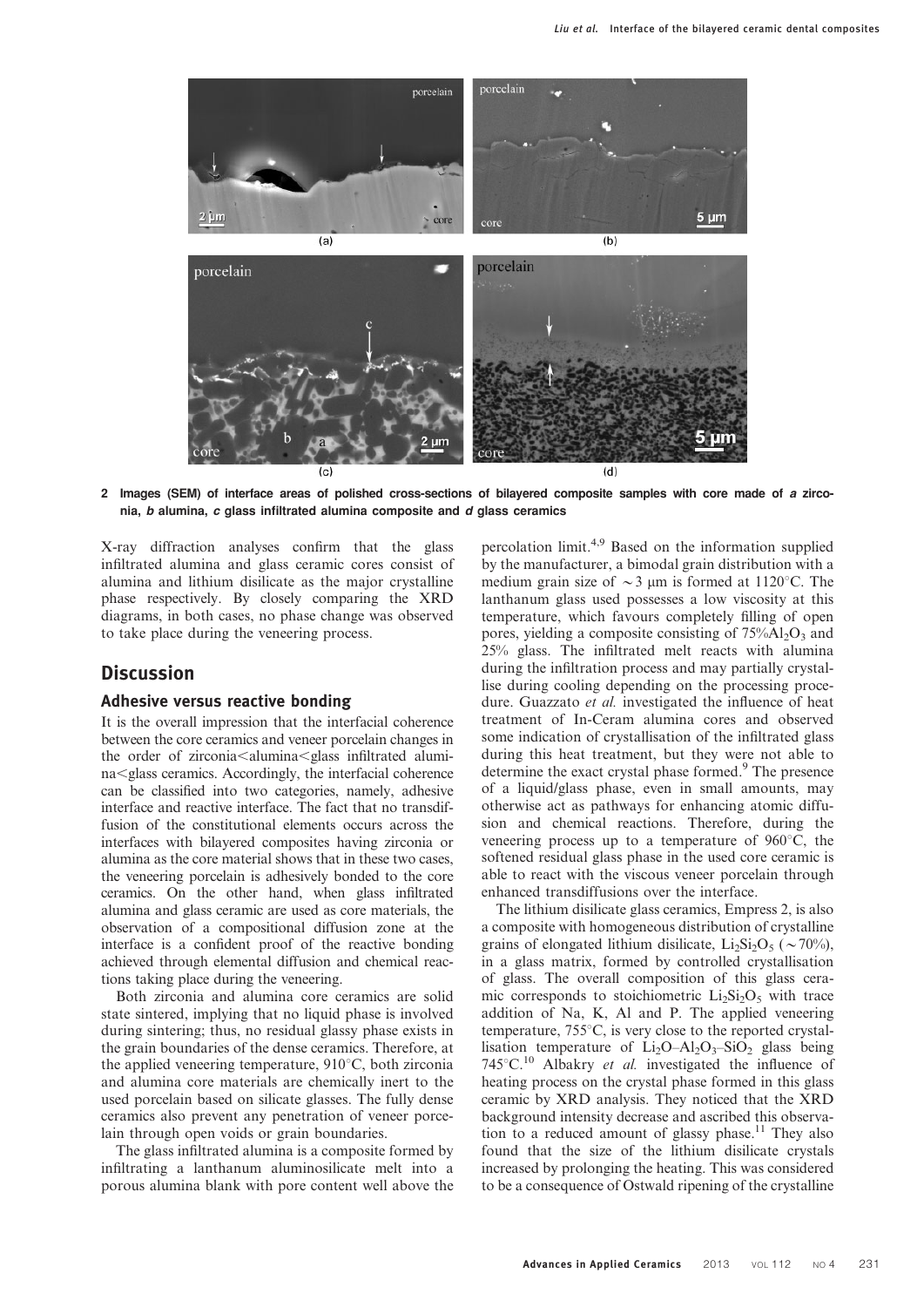

3 Energy dispersive X-ray spectra recorded during linear scanning across interface of bilayer composites with core made of a zirconia,  $b$  alumina,  $c$  glass infiltrated alumina composite and  $d$  glass ceramics

precipitates within the glass matrix.<sup>12</sup> Höland et al. analysed the microstructure of this glass ceramic after veneering and found that the lithium disilicate remained as the main phase of the glass ceramic, but a second crystalline phase in low concentration was determined as lithium orthophosphate,  $Li_3PO_4$ .<sup>13</sup> This crystal phase is

approximately  $0.1-0.3 \mu m$  in diameter, and it is located in the glassy matrix and on the surface of the lithium disilicate crystals. Other reports, like Cattell et al., came to similar results by XRD that lithium disilicate is the major phase and lithium orthophosphate is found as a minor phase, and they found further that no significant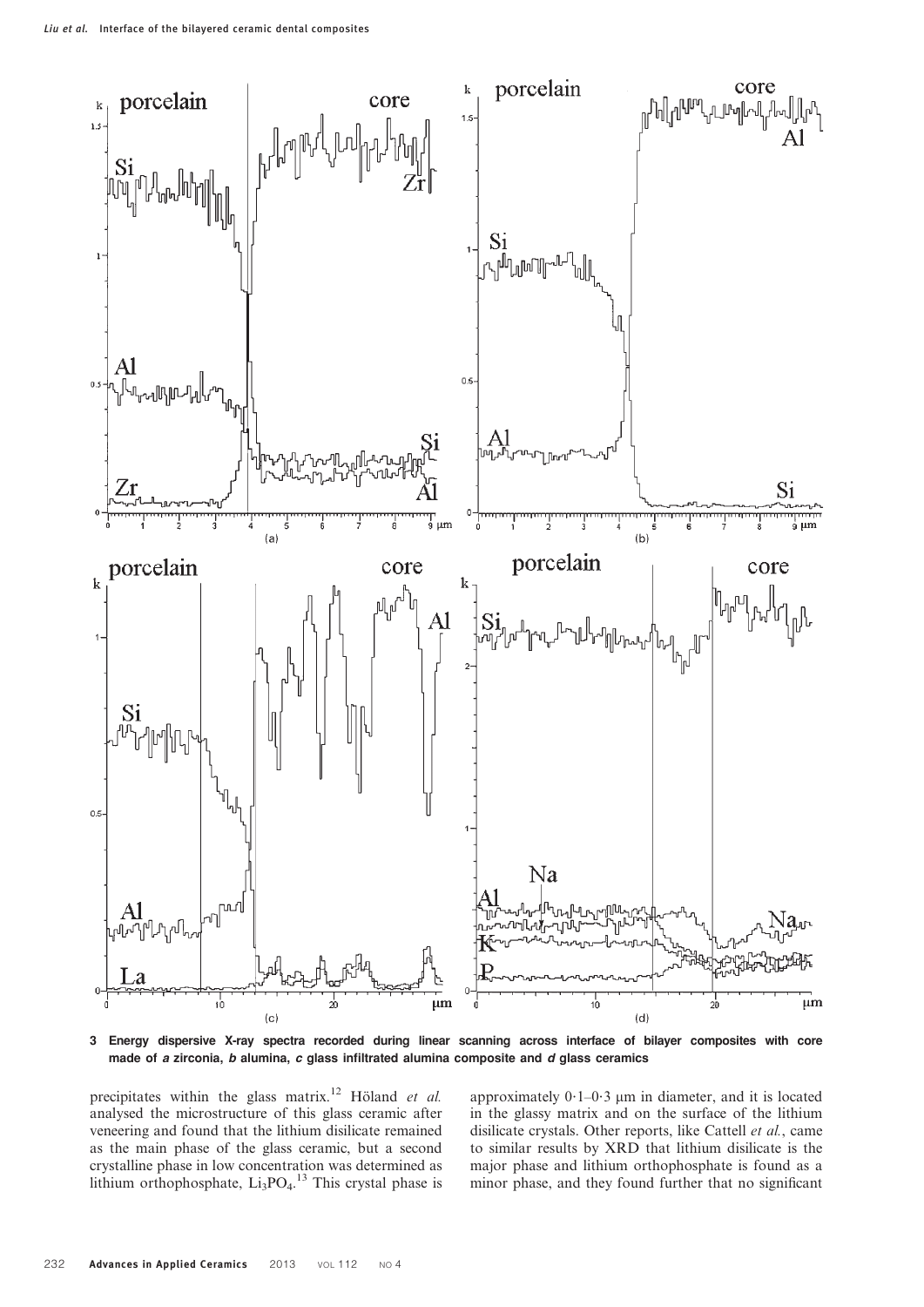phase changes occurred following the recommended veneering heat cycles. $14,15$  The veneering porcelain used for Empress 2 features also a composite microstructure consisting of glass and a small amount of very finely dispersed crystals precipitated in the matrix. The crystals were determined as fluoroapatite,  $Ca<sub>5</sub>(PO<sub>4</sub>)<sub>3</sub>F$ , by XRD, which appear with needle-like shape and are  $0.3-3 \mu m$  in length.<sup>13</sup> The enrichment of P in the interfacial diffusion zone seems to be the consequence of the diffusion of P from the core towards the porcelain that probably yields the formation of tiny crystals of lithium orthophosphate,  $Li<sub>3</sub>PO<sub>4</sub>$ .

#### Relevance of weak reactive bonding to interface delamination

The stress leading to fracture failures of four types of bilayered composites is very different, being almost four times higher for zirconia composite in comparison with the rest. The factors leading to the different overall fracture resistances of the bilayered composites are a complex combination of several underlying parameters, and this will be analysed in more detail in our continuous studies. However, the often observed interfacial delamination in zirconia bilayered composite is a combination effect of a high failure stress resistance of the zirconia core and a low failure resistance of the veneer porcelain and, especially, a weak reactive bonding between the veneer porcelain and core ceramics. Zirconia does not react with silica below  $1250^{\circ}$ C even in nanopowder mixtures.<sup>16</sup> It is thus not surprising that zirconia lacks reactive bonding with silicate glasses at the veneering temperature,  $910^{\circ}$ C, applied in this study, which results in a week interface. The observed presence of large voids and microstructural defects in the porcelain at the interface further indicates that the wetting between zirconia and silicate glasses is poor. The concept of a zirconia/porcelain combination still has a great prospect because of its overall strength and the possibility to improve the interfacial bonding. Thus, defects like interfacial voids may be avoided by processing upgrading, e.g. using a pressure during the veneering process.<sup>17</sup> The wettability and reactive bonding behaviours of zirconia towards porcelain can be further improved through studying of the veneering process parameters and by adjustment of the porcelain materials.

In the alumina bilayered composite, no obvious pores and other microstructural defects were found at the interface, indicating a better wetting between alumina and silicate veneer porcelain. However, interfacial delamination was still observed in 30% of the test samples at a maximum critical stress of 171 MPa, clearly indicating that the reactive bonding at the interface is limited. In addition, this bending strength is much lower than what is expected, indicating that also a possible thermal damage of the core ceramic occurs during veneering process. Extensive microcracking was observed in the alumina microstructure close to the rapidly heated/cooled interface towards the veneering that supports this hypothesis. The possible formation of such extensive microcracks by sandblasting was excluded, as similar crack formation phenomena were observed in alumina bilayered specimens veneered with either Rondo or Vintage porcelains, regardless if the alumina bar surface is sandblasted or gently ground by sand paper before the veneering procedure.

An enhanced chemical reaction and/or transdiffusions of constitutional atoms at the interface seem to increase the bonding between the core ceramic and the veneer reducing veneer flaking. This is demonstrated in the two cases of bilayered composites when a glass infiltrated alumina and a lithium disilicate based glass ceramic are used as core ceramics.

The interfacial bonding can be classified into two major categories, namely, adhesive bonding and reactive bonding. Zirconia and alumina demonstrate adhesive bonding with silicate porcelains, whereas glass infiltrated alumina and lithium disilicate based glass ceramic have reactive bonding towards silicate porcelains. This study revealed the necessity of enhancing the reactive bonding between silicate porcelains and ceramic cores made of zirconia and alumina to reduce flaking tendency. The bonding is also one of several factors in the complex stress situation when a major fracture occurs, but better bonding will help to improve the composite's overall strength resistance. Finally, it is also of importance to use a careful thermal treatment during the veneering process when the core ceramic is a thermal shock sensitive material like pure alumina.

#### Implications

It appears to be an empirical preference in dental practice to apply sandblasting of dental cores as a common processing step. The bilayered all ceramic restoration structure is an updated version of the early prosthesis called porcelain fused on metal in which a porcelain layer is fused on an inner core made of metal alloys. The metal cores are usually produced by casting, which implies that sandblasting is a necessary process step for removing adhered investment material. For a ductile metal, sandblasting is also beneficial for increasing the adhesive bonding between the metal core and the veneering porcelain by increasing the surface roughness of the metal core, and it does not damage the material.<sup>18</sup> This is, however, not the case when brittle ceramics are used as dental cores, where cautions have to be taken to balance the positive enhancing of adhesive bonding and the negative surface damages both caused by sandblasting.<sup>5</sup> In the two cases of using glass infiltrated alumina or lithium disilicate based glass ceramics as dental cores, the formation of a strong reactive bonding between veneering porcelains and these cores makes it not necessary to increase adhesive bonding by sandblasting. However, a gentle sandblasting is still needed for removing adhered investment material as the cores are nowadays produced by hot pressing inside an investment material. Finally, in the cases of alumina and zirconia core ceramics, the bonding between veneering porcelains and cores is purely adhesive. For improving these adhesive bonding, sandblasting seems to become a preferable operation. To this end, it is worth recalling earlier findings that zirconia is exceptionally strengthened by sandblasting due to the compressive surface layer formed by sandblasting induced phase transformation of tetragonal to monoclinic zirconia.6,19 However, a similar strengthening effect does not occur for alumina, restricting that the sandblasting operation shall not be too vigorous to induce larger surface flaws. For future development, it would be desirable to enhance the interfacial reactive bonding by surface chemical modification of dental cores in order to avoid delamination in alumina and zirconia based prosthesis.